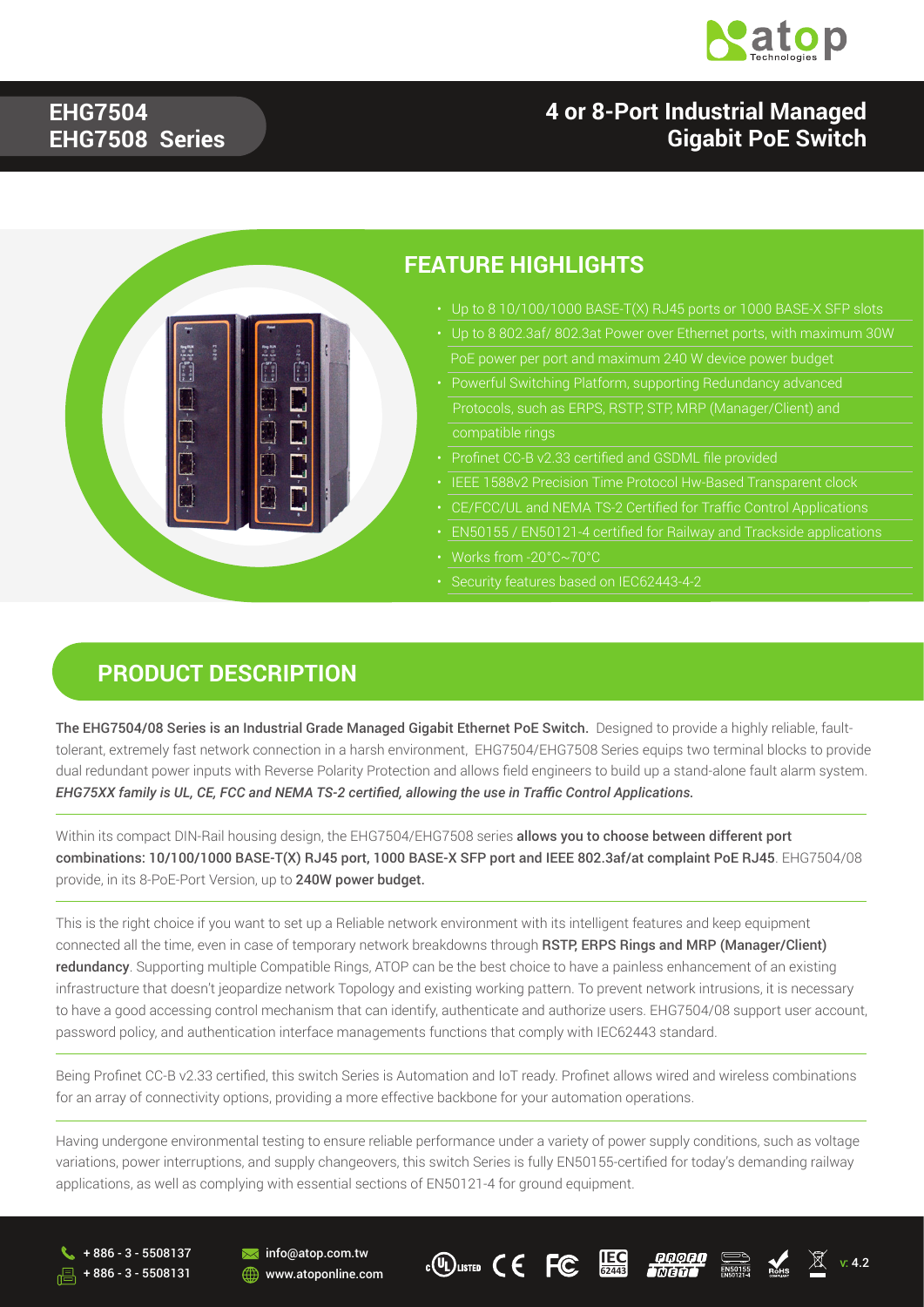

# **DIMENSIONS & LAYOUT**





**M**info@atop.com.tw **WWW.atoponline.com** 

 $\mathbb{C}$  (U) LISTED  $\mathsf{C} \in \mathsf{FC}$ 

**IEC** *QQQQQ* **ID M**<br>62443 *bddd* **<b>a** angoza Roks 2 v.4.2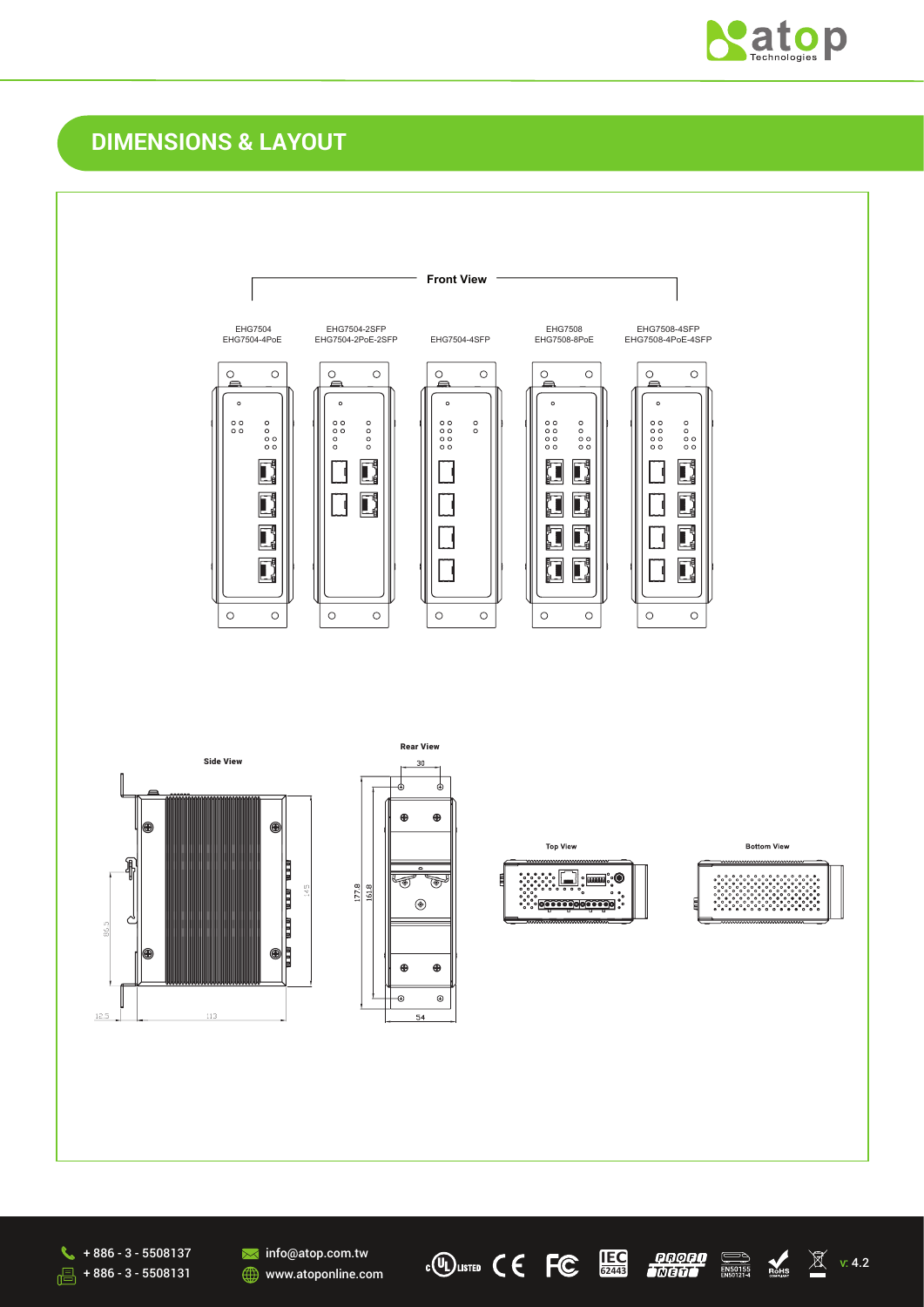

### **SPECIFICATIONS**

| <b>Technical Specifications</b>                                                                                                                                                                   |                                                                                                                                                                                                                                                                                                                                                                                                                                                                                                                                                                                                                                                                                                            |                                                                                                      |  |
|---------------------------------------------------------------------------------------------------------------------------------------------------------------------------------------------------|------------------------------------------------------------------------------------------------------------------------------------------------------------------------------------------------------------------------------------------------------------------------------------------------------------------------------------------------------------------------------------------------------------------------------------------------------------------------------------------------------------------------------------------------------------------------------------------------------------------------------------------------------------------------------------------------------------|------------------------------------------------------------------------------------------------------|--|
| Model Name                                                                                                                                                                                        | EHG7504 / EHG7508                                                                                                                                                                                                                                                                                                                                                                                                                                                                                                                                                                                                                                                                                          |                                                                                                      |  |
| <b>Switch Properties</b>                                                                                                                                                                          |                                                                                                                                                                                                                                                                                                                                                                                                                                                                                                                                                                                                                                                                                                            |                                                                                                      |  |
| <b>Priority Queues</b><br><b>VLAN Table</b><br>MAC-Based VLAN<br>VLAN ID Range<br>Trunk Group<br>Static IGMP Groups<br>Dynamic IGMP Groups<br>MAC Table Size<br>Packet Buffer Size<br>Jumbo Frame | 8<br>4096<br>512<br>VID 1 to 4094<br>$\overline{4}$<br>128<br>256<br>16K<br>1.5 MB<br>9216 Byte                                                                                                                                                                                                                                                                                                                                                                                                                                                                                                                                                                                                            |                                                                                                      |  |
| <b>Ethernet</b>                                                                                                                                                                                   |                                                                                                                                                                                                                                                                                                                                                                                                                                                                                                                                                                                                                                                                                                            |                                                                                                      |  |
| Standards                                                                                                                                                                                         | IEEE 802.3af / 802.3at for Power-over-Ethernet<br>IEEE 802.3/802.3u for 10BASE-T/100BASE-T(X)<br>IEEE 802.3ab for 1000BASE-T<br>IEEE 802.3z for 1000BASE-X<br>IEEE 802.3x for Flow Control<br>IEEE 802.1d-2004 for Spanning Tree Protocol<br>IEEE 802.1w for Rapid Spanning Tree Protocol<br>IEEE 802.1s for Multiple Spanning Tree Protocol<br>IEEE 802.1q/p for VLAN Tagging and Class of Service<br>IEEE 8021x for Authentication<br>IEEE 802.3ad for Port Trunk with LACP<br>IEEE 802.3az for Energy Efficient Ethernet                                                                                                                                                                                |                                                                                                      |  |
| Protocols                                                                                                                                                                                         | IPv4, IPv6, IGMPv1/v2/v3, IGMP Snooping, GARP, GMRP, GVRP, SNMPv1/v2c/v3,<br>SNMP Inform, ICMP, Telnet, SSH, Client/IP-port-mapping, BootP, TFTP, SMTP, SMTP<br>(Gmail), RMON, HTTP, HTTPS, Syslog, MRP (Manager/Client), LLDP, 802.1x, EAP,RA-<br>DIUS, TACACS+, Mirror port, QoS, ACL, ITU-T G.8032 ERPS Ring, STP, RSTP, MSTP,<br>Compatible Ring/Chain, U-Ring, NTP Server/Client, Serial Console, Modbus/TCP, IEEE<br>1588 PTP V1/V2, UDLD, Security, PoE, Trunk, LACP, MLD, 802.1Q VLAN, Port-Based<br>VLAN, MAC-Based VLAN, IP-Subnet-Based VLAN, Protocol-Based VLAN, QinQ, 802.1x,<br>ARP spoof Prevention, DHCP snooping, IP source Guard, Dynamic ARP Inspection,<br>Profinet, DHCP relay Agent |                                                                                                      |  |
|                                                                                                                                                                                                   | Network Synchronization                                                                                                                                                                                                                                                                                                                                                                                                                                                                                                                                                                                                                                                                                    | NTP Server/Client, SNTP                                                                              |  |
| Time Synchronization                                                                                                                                                                              | <b>Precision Network</b><br>Synchronization                                                                                                                                                                                                                                                                                                                                                                                                                                                                                                                                                                                                                                                                | IEEE1588v1 OC/BC (Software)<br>IEEE1588v2 TC (Hardware) - ns accuracy<br>IEEE1588v2 OC/BC (Software) |  |
| <b>Automation Profiles</b>                                                                                                                                                                        | Profinet v2.33 CC-B certified<br>Modbus/TCP device status registers provided                                                                                                                                                                                                                                                                                                                                                                                                                                                                                                                                                                                                                               |                                                                                                      |  |
| <b>SNMP MIB</b>                                                                                                                                                                                   | MIB II, IF-MIB, SNMPv2 MIB, BRIDGE-MIB, RMON MIB Group 1,2,3,9, RFC<br>RFC 1157, RFC 1213, RFC 1215, RFC 1493, RFC 1643, RFC 1757, RFC 2011, RFC<br>2012, RFC 2013, RFC 2233, RFC 2571, RFC 2742, RFC 2819, RFC 2863, RFC 3411,<br>RFC 3412, RFC 3413, RFC 3414, RFC 3415,                                                                                                                                                                                                                                                                                                                                                                                                                                 |                                                                                                      |  |

 $\leftarrow$  + 886 - 3 - 5508137  $\sqrt{3}$  + 886 - 3 - 5508131

**M** info@atop.com.tw **WWW.atoponline.com**  **c(U)** LISTED C C **FC ECC FECC FECC FECC FECC FECC FECC FECC FECC EXPRESS FECC FECC FECC FECC**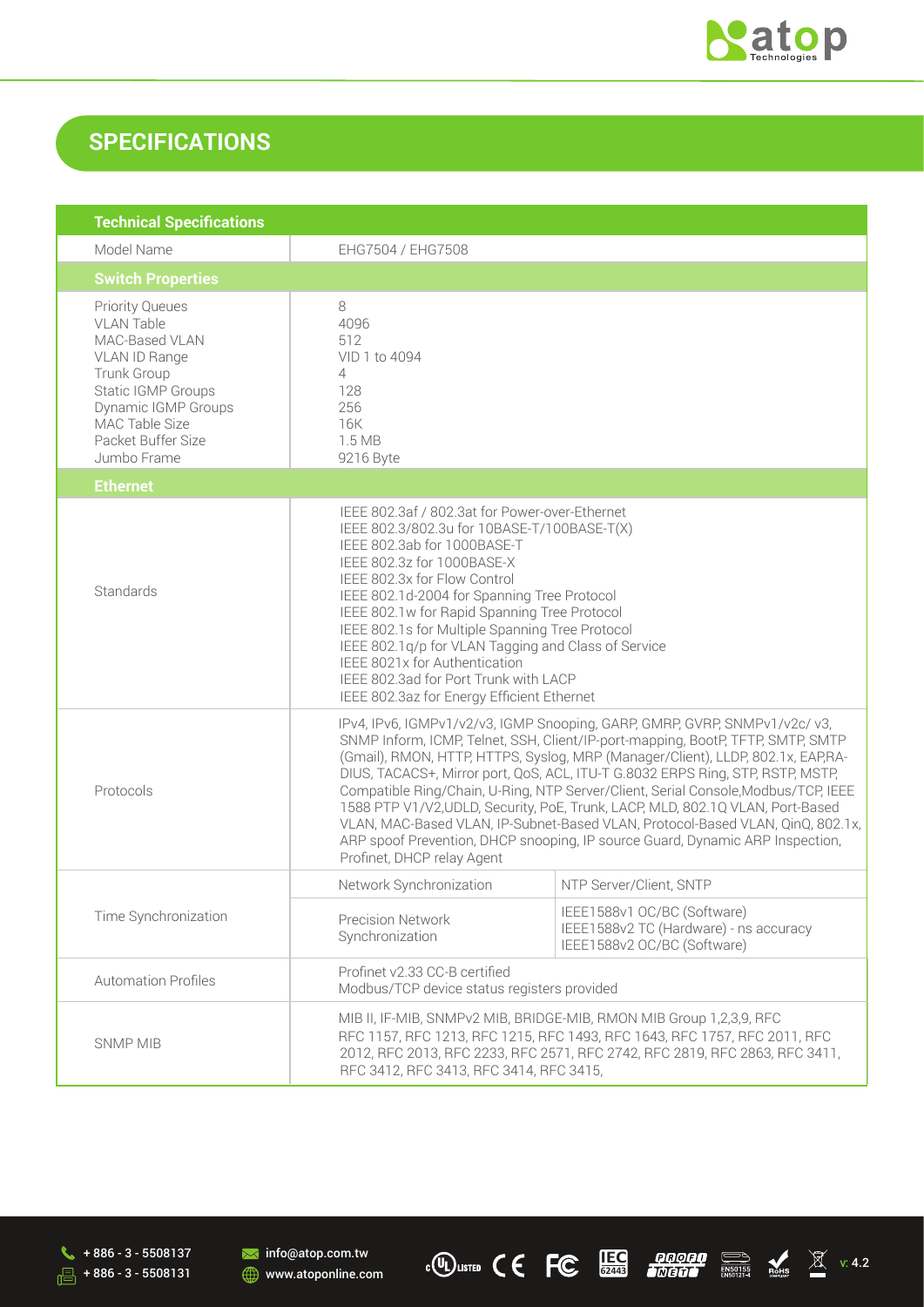

| <b>Power</b>                                                                                                                 |                                                                                                                                                                                                                                                                                                                         |  |
|------------------------------------------------------------------------------------------------------------------------------|-------------------------------------------------------------------------------------------------------------------------------------------------------------------------------------------------------------------------------------------------------------------------------------------------------------------------|--|
| Input Voltage                                                                                                                | 9-57 VDC for Non-PoE models<br>45-57 VDC for 802.3af mode<br>51-57 VDC for 802.3at mode                                                                                                                                                                                                                                 |  |
| Input Current (System)                                                                                                       | Max. 1.4A @ 9VDC (without PoE)<br>Max. 2.9A @ 45VDC (Support up to 8 ports at 15.4W per PoE port)<br>Max. 5.0A @ 51VDC (Support up to 8 ports at 30W per PoE port)                                                                                                                                                      |  |
| Power Consumption (System)                                                                                                   | Max 12.6 W @9 VDC (without PoE)<br>Max 130.5 W @45VDC (802.3af, with 15.4W PoE per port for 8 ports)<br>Max 255 W @51VDC (802.3at, with 30W PoE per port for 8 ports)                                                                                                                                                   |  |
| Connector<br><b>Reverse Polarity Protection</b>                                                                              | 5-Pin 5.08mm Lockable Terminal Block<br>Yes                                                                                                                                                                                                                                                                             |  |
| <b>Interfaces</b>                                                                                                            |                                                                                                                                                                                                                                                                                                                         |  |
| RJ45 Ports<br>Fiber Optics Ports<br><b>LED</b> Indicators<br>Console<br>Relay Output<br><b>DIP Switches</b><br><b>Button</b> | Up to 8 10/100/1000BASE-T(X) auto negotiation speed<br>Up to 4 1000BASE-X SFP slot<br>PWR1, PWR2, Alarm, Run, Ring, Ring Master, RJ-45 Link/Speed, SFP Link, PoE<br>RS232 (RJ45 connector)<br>2 relay outputs with current carrying capacity of 1A @ 24 VDC<br>Ring Control and Profinet Setting<br><b>Reset Button</b> |  |
| <b>Physical Characteristics</b>                                                                                              |                                                                                                                                                                                                                                                                                                                         |  |
| Housing<br>Dimension ( $W \times H \times D$ )<br>Weight<br>Installation                                                     | IP30 aluminum housing<br>54 x 113 x 145 mm<br>800g<br>DIN-Rail, Wall mount (optional kit)                                                                                                                                                                                                                               |  |
| <b>Environmental Limits</b>                                                                                                  |                                                                                                                                                                                                                                                                                                                         |  |
| <b>Operating Temperature</b><br>Storage Temperature<br>Ambient Relative Humidity                                             | -20°C to +70°C (-4°F to +158°F)<br>-40°C to +85°C (-40°F to +185°F)<br>5% to 95%, 55°C (Non-condensing)                                                                                                                                                                                                                 |  |





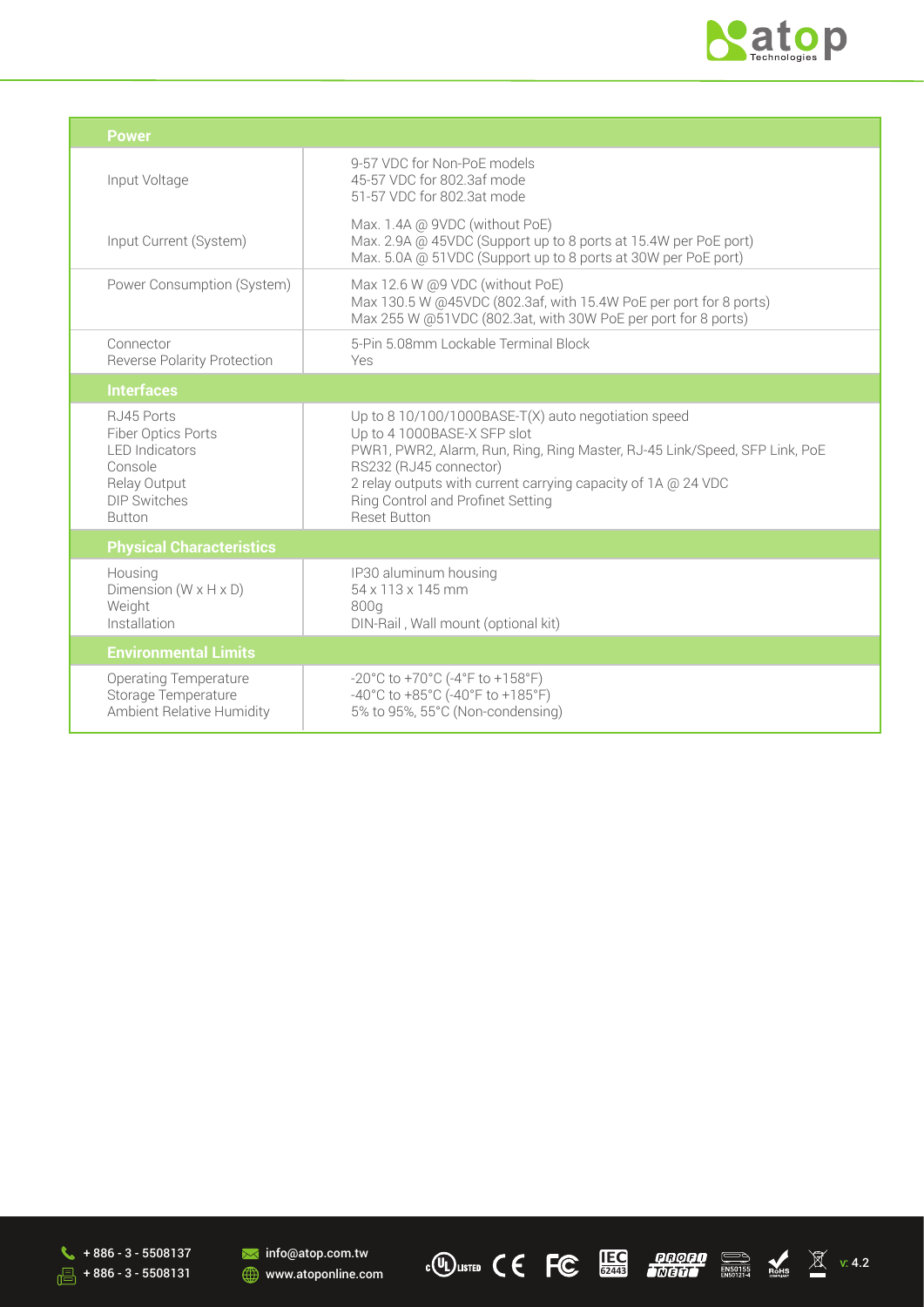

# **REGULATORY APPROVALS**

| <b>Regulatory Approvals</b> |                                                                                                                |                                                      |                                                                  |                    |
|-----------------------------|----------------------------------------------------------------------------------------------------------------|------------------------------------------------------|------------------------------------------------------------------|--------------------|
| Safety                      | UL 60950-1 2nd Ed. /CSA C22.2 No.60950-1-07 2nd Ed. / CB<br>(IEC/EN62368-1 & IEC/EN60950-1)                    |                                                      |                                                                  |                    |
| <b>EMC</b>                  | FCC Part 15, Subpart B, Class A<br>EN 55032, EN 55024, EN 61000-3-2, EN 61000-3-3, EN 61000-6-2, EN 61000-6-4, |                                                      |                                                                  |                    |
| <b>Traffic Control</b>      | <b>NEMATS-2</b>                                                                                                |                                                      |                                                                  |                    |
| Rail Traffic                | EN50155 / EN50121-4                                                                                            |                                                      |                                                                  |                    |
| <b>Test</b>                 | <b>Value</b><br><b>Item</b>                                                                                    |                                                      | <b>Level</b>                                                     |                    |
| IEC 61000-4-2               | <b>ESD</b>                                                                                                     | Contact Discharge<br>Air Discharge                   | ±6KV<br>±8KV                                                     | 3<br>3             |
| IEC 61000-4-3               | <b>RS</b>                                                                                                      | 80-1000MHz<br>1.4-2.0GHz<br>2.0-2.7GHz               | 10(V/m)<br>3(V/m)<br>10(V/m)                                     | 3<br>$\frac{3}{3}$ |
| IEC 61000-4-4               | <b>EFT</b>                                                                                                     | <b>AC Power Port</b><br>DC Power Port<br>Signal Port | ±2.0kV<br>±2.0kV<br>±1.0kV                                       | 3<br>3<br>3        |
| IEC 61000-4-5               | Surge                                                                                                          | DC Power Port<br>DC Power Port<br>Signal Port        | Line-to Line±1.0kV<br>Line-to Earth±2.0kV<br>Line-to Earth±2.0kV | 3<br>3<br>3        |
| IEC 61000-4-6               | CS                                                                                                             | $0.15 - 80$ MHz                                      | 10V rms                                                          | 3                  |
| IEC 61000-4-8               | PFMF                                                                                                           | Enclosure                                            | 30 V/m                                                           | 4                  |
| IEC 61000-4-11              | <b>DIP</b>                                                                                                     | <b>AC Power Port</b>                                 |                                                                  | A                  |
| Shock<br>Drop<br>Vibration  | MIL-STD-810G Method 516.5<br>MIL-STD-810F Method 516.5<br>MIL-STD-810F Method 514.5 C-1 & C-2                  |                                                      |                                                                  |                    |
| <b>Traffic Control</b>      | NEMATS-2                                                                                                       |                                                      |                                                                  |                    |
| High Altitude               | Certified for 4000m altitude according to IEC 60068-2-13                                                       |                                                      |                                                                  |                    |
| RoHS II                     | Yes                                                                                                            |                                                      |                                                                  |                    |
| <b>MTBF</b>                 | 20 Years                                                                                                       |                                                      |                                                                  |                    |

 $\sqrt{+ 886 - 3 - 5508137}$  $\sqrt{3}$  + 886 - 3 - 5508131

**M** info@atop.com.tw **WWW.atoponline.com** 

 $\mathbb{C}^{(U)}$ LISTED  $\mathsf{C} \in \mathsf{FC}$